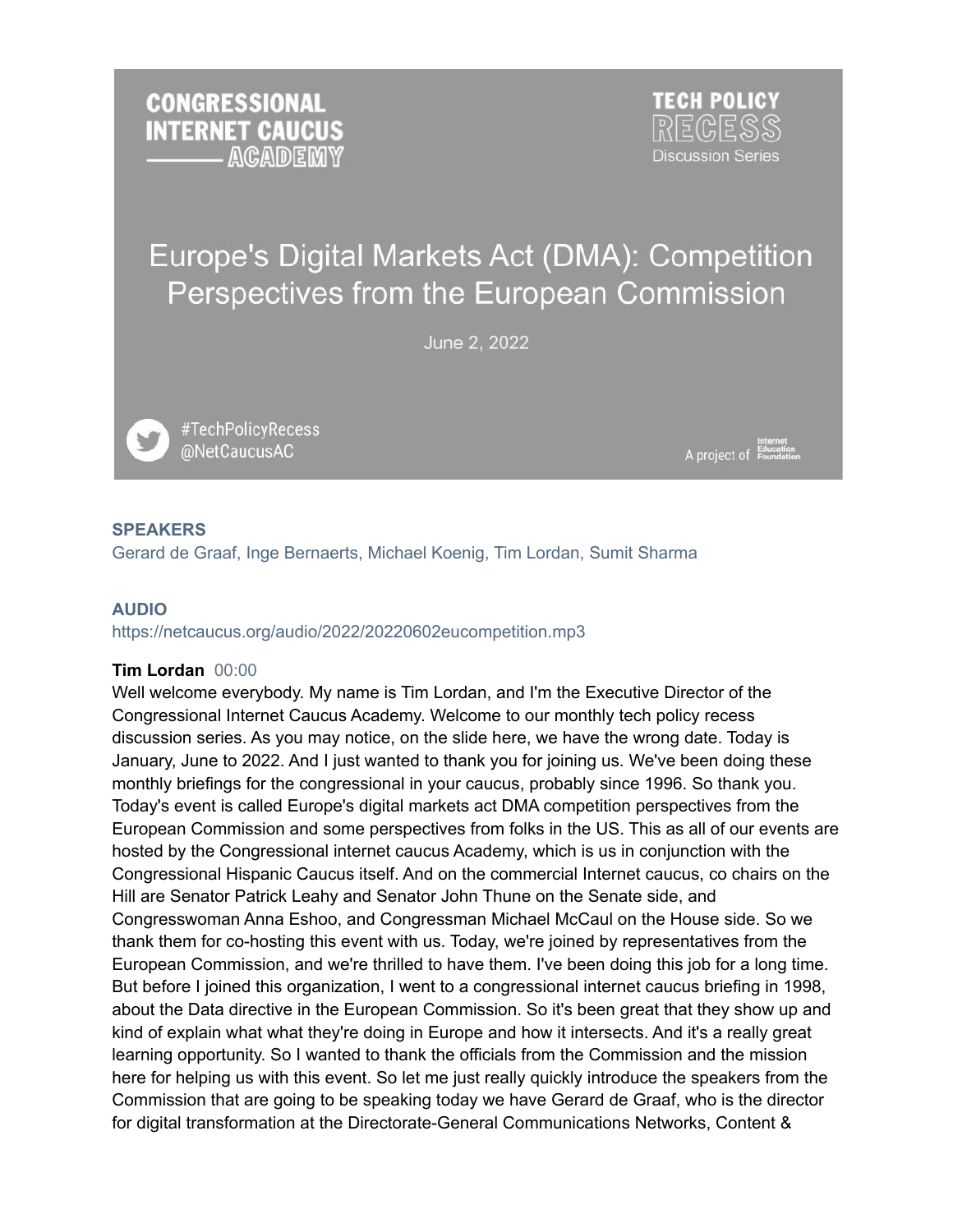Technology, often called (DG CONNECT. at the European Commission. We also have Inge Bernaerts, policy director for the director, Directorate-General for Competition, sometimes called DG COMP, at the European Commission. And we have Michael Koenig, who's an advisor at the director, general DG CONNECT. So we're thrilled to have them and we'll have some follow up questions from Sumit Sharma, who's with Consumer Reports. And Ashley Baker from the Committee forJustice was supposed to be here today, but she got sick just a few hours ago, and she won't be able to join us. But let me just start by going first, I know that Gerard De Graaf, from the commission from DG CONNECT wants to make some just introductory remarks on where we are with the digital markets act chart.

#### **Gerard de Graaf** 02:38

Thank you, Tim. It's a pleasure to be here. Also, on behalf of my colleagues, and welcome, good morning to all of you who are connecting from the US. I wanted to say just a few words as kind of an opening, setting a little bit of the scene. And then my colleagues will will take over and go into a bit more depth and of course, leave enough time for questions and answers that because that's that's really important. I wanted to say three things. I mean, the first thing is that OPC read to me today on the digital markets Act, which is a very important piece of legislation. I mean, there's a big political agreement on that at the end of March, it will be formalized and then adopted and, and enter into force later this year. So it's certainly a landmark piece of legislation. But I wanted to kind of just to, if necessary, point out that we're doing a lot in the European Union to make sure that the EU is ready and lead on digital transformation. And that obviously is in the regulatory field, we have a single market that needs to work better in digital, we have still too much fragmentation. But we also are investing significantly in digital technology. So I mean, I want to avoid the impression that the only thing that European Union does is legislate, we do a lot of investment. Also our member states and of course, also the private sector in areas for chips, 5g, Internet of Things, artificial intelligence, etc. So that's the first point I wanted to make. And maybe in the future, we could have another monthly I mean, we have some time to discuss these other things that the EU is involved in. The second point I wanted to stress is that we are going to, of course, implement and enforce the legislation and including the digital markets act in an even handed way. It does not matter where you are established as a company where your headquarters is what matters is kind of Are you active in the European Union? Are you providing your service to your union, so any kind of concern about that somehow the European Union will single out some companies and mean is unfounded and actually practice we are quite confident that also for the digital market and for the Digital Services Act, which is also a landmark piece of regulation. There will be several European companies and companies from other geographies within it. discuss. The last point I wanted to make is to stress that we'll be working very closely with our American colleagues in the context of the trade and Technology Council. The trade and Technology Council, of course, covers a very broad range of activities. It has really given momentum to the European EU us relationship. There's a lot going on. We had a meeting at the top political level two weeks ago, in Paris, I think it was a very, very positive meeting. Also in this area, we have been working very closely on the DSA and the DMA. We are also very vested in what happens on the hill. So I'm very interesting bills being introduced. I think in one word, the mood is constructive. This is not an area where the EU and the US are at loggerheads were kind of there is acrimony, etc. On the country, I think there is a shared problem analysis, of course, we regulated in a way that maybe you would not regulate in the US. But at least we have a great deal of of understanding and shared kind of convergent views around these, these issues. So with these three things, I just wanted to set a little bit the scene and then hand over to England to Michel, for a bit more detail on the digital markets.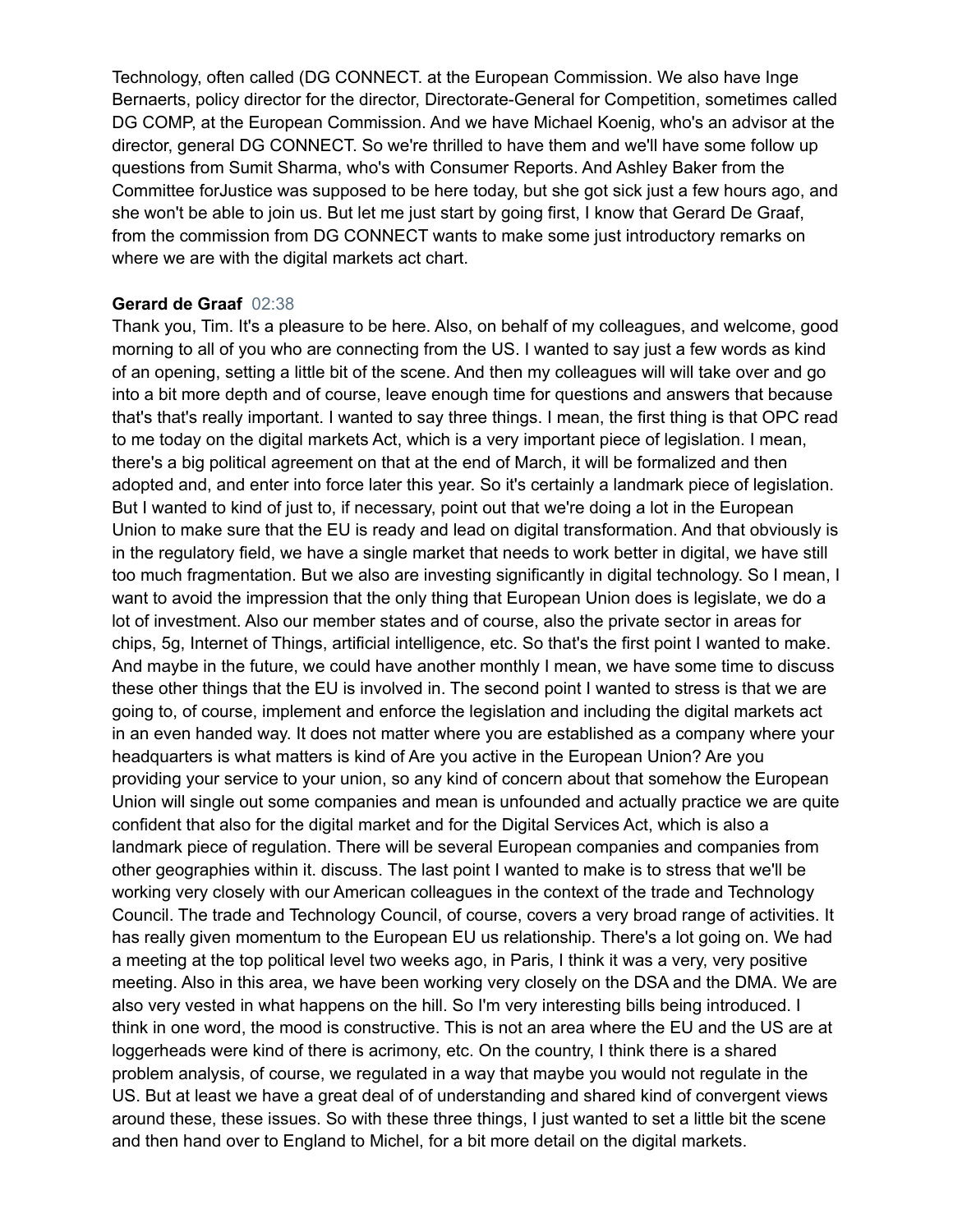#### **Tim Lordan** 06:18

Thank you. Thank you, Gerard. That's really great context. And, you know, with regard to India is going to maybe kind of I'd asking if she could lay out like what, you know, expand on what Dr. said, why the the European Commission, in your opinion, wanted to do the digital markets act, and what was the purpose? What's the rationale behind that, and just for the folks listening, Inga is from the director general of competition, different part of the commission. So this is a commission wide initiative. So Inge, could you give us more context on why?

#### **Inge Bernaerts** 06:51

Yeah, thank you very much, Tim. And good morning to you all, I, indeed, can very neatly pick up on where you left it, because I think it is indeed important to emphasize that, as EU, we want to lead on the digital transformation. And that's a matter of also generating the necessary investments to make that happen. But of course, for such investments to happen, it's important also to have a fair market conditions to have contestability into the market and opportunities for businesses of all sizes, no matter where they are coming from. And it's precisely from that perspective of contestability. Also, from the perspective of fairness, that we saw some issues in digital markets and, and that's very much the background to the digital market sector. And the reason why we tabled it. In DG competition, we've been having now more than 20 years of experience and very actively enforcing also the antitrust rules against the digital companies and against that type of behavior, which was having exclusionary consequences. And what we've seen throughout these 20 years throughout these cases, as that some patterns of behavior really occur, you see some behavior coming back, which we have looked into in detail and demonstrated how they have negative effects and how efficiencies do not outweigh those. And they really come in different shapes sometimes, but there are underlying patterns, whether that's about tying behavior or about self preferencing behavior, about online, the mediation platforms, abusing double roles that they play to create exclusionary effects. It's not only these antitrust cases, these enforcement cases, it's also sector inquiries that we have been doing. expert reports that we've been commissioning, from gigahertz departments perspective and observatory that has been looking into detail and mark as a market trends of which have been flagging the same issues. And so the question came to the fore like, are these antitrust instruments, the best suited to deal with these issues? And we quite quickly saw that that was not a case for two reasons. First of all, in digital, we are dealing with fast evolving markets. And often by the time you get to do your antitrust decisions, the markets have tips already. So there was an issue of speed of intervention. In this case, on the other side, as a matter of simply efficiency, then of enforcement, whether it's the most efficient way forward from an enforcement perspective, to go after every case, and look afresh each time into establishing dominance into analyzing effects and efficiencies. And what I wanted to highlight very much to you today as well, is that it's actually a quite common approach that we have followed in the EU over the past decades that when we see some systemic flaws in sectors, which are best tackled in a systemic manner, that I'm relying on base In ourselves on the romantic trust the knowledge, we go towards different instruments which at work much more exotic. That's something that we've done extensively in telecoms, if you think about regulation of roaming rates, for example, in the energy sector, what we've done in banking and what we have now also been doing, and when it comes to the digital market sector. So there are clear enforcement advantages to that approach, from my perspective, but I believe that there are also clear advantages to the businesses who might be in scope of the digital market sector. And one dimension has been highlighted already by gay half this, that our legislation, the digital markets Act also has a harmonizing effect, it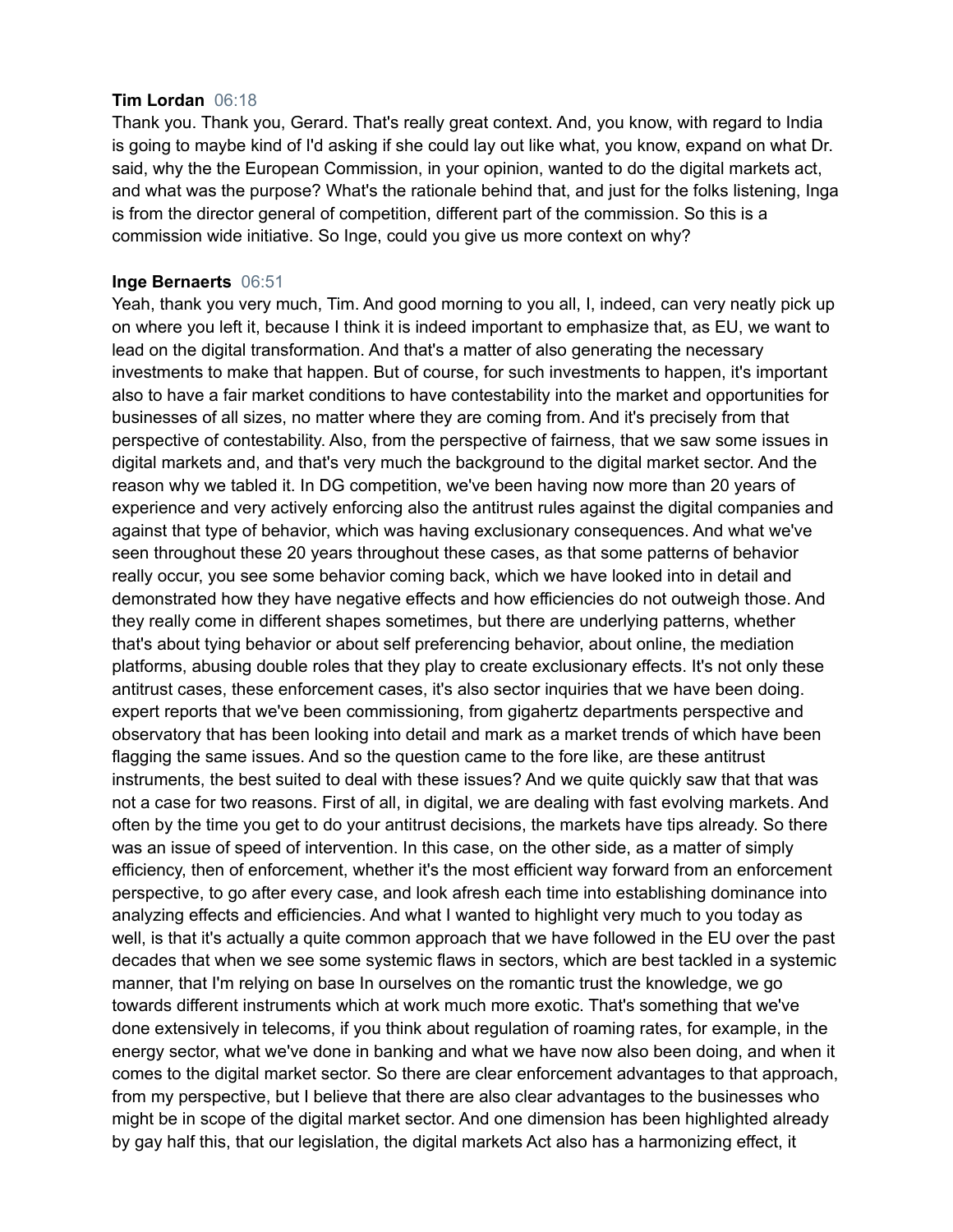makes sure that there is a common set of regulatory rules across the EU, rather than companies having to deal with different sets of rules in our various member states. And secondly, it also provides more legal certainty to the businesses because rather than the principle based antitrust enforcement, the DNA contains quite specific obligations and prohibitions that I think give the company's concerns much more clarity about what is expected. There are some areas where we might have to fine tune that to regulatory dialogue, and Michelle will comment on that later. But I think overall, if you compare the precision of the DMA, towards the more principle based approach and competition, I think it's obvious to states that the digital markets Act gives them more more precision. Final point, maybe from my sides, is to highlight the scope of the digital markets act. It's a piece of a symmetrical regulation that only has a limited number of undertakings in scope that meets thresholds, which are very highly sat and that distinguish it from other pieces of legislation, like the Digital Services Act, for example, the hereafter referred to it distinguishes also from antitrust rules, which are generically applicable. So the digital market sector only zooms in on the largest players on the European market. It zooms in only on specific core platform services, which we believe have features that are prone to give rise to these issues of contestability and fairness that I described. And we zoom in only on a limited number of behavior for which we feel that there is sufficient evidence and the legislator has confirmed that based on the evidence that we have produced, that those are problematic behavior, whether its behavior going beyond what is forbidden by the DMA, we will still do the more refined case by case analysis on the antitrust to see whether that's something that requires action. So that's where we've been coming from and the general gist on the DMA and the purposes objectives that it tries to achieve. And Michelle can comment a bit more, maybe also using the slides that we have been sending in terms of background information on the mechanics of the digital market.

## **Tim Lordan** 13:05

That's a great overview on the kind of why and and, and from Gerard and from Inga, so now I guess we've got to how, which is this is a complicated piece of legislation has been worked on for quite a while a lot of negotiation among the stakeholders in Europe. I'd asked Michael who Inge is with DG COMP. Let's go back to DG CONNECT with Michael Koenig, and kind of explain a little bit of the why the how does this work?

#### **Michael Koenig** 13:32

Guys, thank you very much, Jim. And also from my side to everyone and grateful to have the opportunity to address this audience today. So I will focus a bit on the mechanics of the digital markets act. And if you can have the next slide, please run through the main chapters. And I'd like to focus very much on the elements that have been subject also to discussion and changes in the legislative process, compared to the individual proposal that the Commission had put on, on the table. So all the next slides directly linking to what he said about the targeted nature of the DMA. It's its scope really starts with a number of lists of services, which are in scope, and which show the specific features that we have in the platform industries. And here in the process, two services to to at the end have been added, namely web browsers and virtual assistants also with a view of future proofing of a DMA and saying, Well, these are tools and services, which gains similar importance over time, and can be compared to all the other services that we already have. had proposed to be in scope at the beginning. Next slide please. Now, once we start from the services, then the question is what is the gatekeeper where the DMA works with genuine criteria and significant impact on the end on the EU market. Service has to be an important gateway and this position has to be entrenched meaning durable enough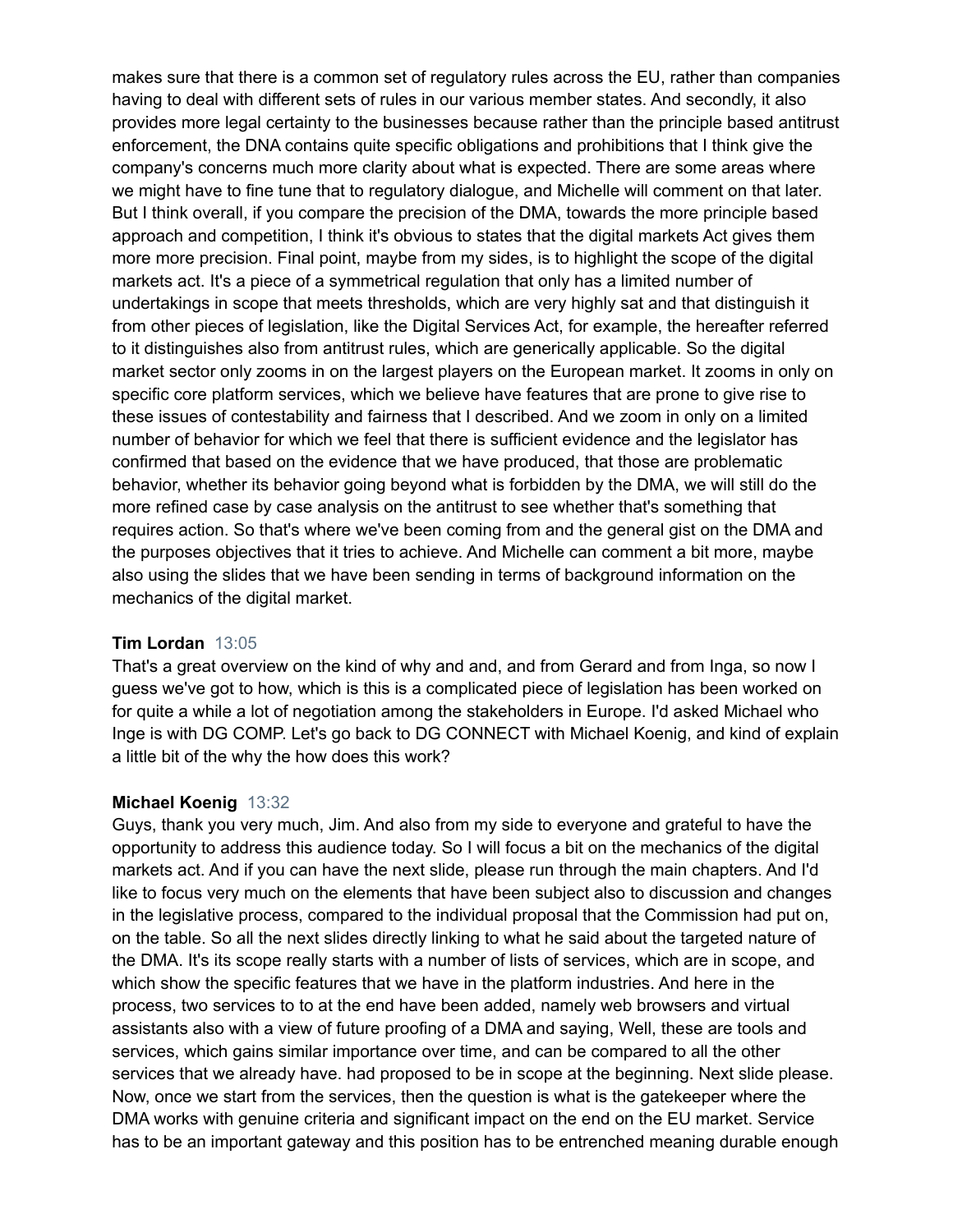and not just a one day situation. And then this green companies in scope really requires an individual designation decision of the commission. So this is really to give legal certainty for the companies to know exactly where they are in scope and which services will be captured. And, and this can be done via two ways, on the one hand, what we call the quantitative designation, based on certain numerical thresholds that create a presumption that the requirements are met. And those are related to, to turnover figures, or market capitalization, but also very much to use the numbers to inform the gateway question and adjust the duration of the of the of the position. Now, it's important to stress that there is flexibility in both ways, namely, the in case, there the thresholds are met, the company can still argue can rebut the presumption and can still argue these figures are not really telling about my position, and therefore, it should not be designated as a gatekeeper. And on the other hand, there's also a possibility for the commission to designate on a qualitative basis companies that do not meet the thresholds, but where it nevertheless believes that these more general criteria are fulfilled, and where the user numbers are again, not not telling enough to make this assessment. Next slide, please. So this just again, repeats the possibility of the rebuttal that there is a flexibility in the system. So there is no automatism that once you meet the thresholds, immediately, the company is in scope, and there is a no obligations apply. But at the same time, the presumption is a strong one. So there have to be really substantiated and convincing arguments to rebut this presumption from the thresholds. Next slide, please. Now, once the company is in scope, the obligations that we have in the AMA apply directly. So this is the general philosophy. And the distinguishing factor also, if you want to other tools in this area, is that these are precise obligations that are applicable directly once a company is in scope. And they can, you know, be clustered according to certain areas, and you don't have time to enter into all of them, you know, which things are related ones, things like to timing, those around the mobile ecosystem, and many more, maybe just to highlight a few changes that have been made in the negotiations, I will also just pick a few. There was a lot of interest in in the in the mobile ecosystems and opening up the mobile ecosystems with more choice for users. So the CIO introduced or obligations for for choice screens for some of the key services like virtual assistants, search engines or browsers on operating systems, which I think is a key element and brought was brought in there is also interoperability, as such, has been strengthened in both directions, if you want vertically between sort of operating systems and then connected devices, IoT devices based on work that we did in the IoT area and the sector inquiry. But also when it comes to horizontal interoperability between messenger services in particular, have a goal they come with a number of safeguards to ensure user security to be fully preserved. And then also when it comes to access conditions to certain services were beyond app stores also search engine and social networks now have to apply such trends conditions, published conditions, but also include dispute resolution mechanisms to resolve each had questions around. Next slide, please. Now, I stress very much that the obligations are directly applicable. But we also identified that a set of these obligations can profit from further specification. Now, it's again important to stress that this is specification about the how it's not about whether these obligations shall apply. But on some of them in particular, if you talk about interoperability, if you talk about access to data here, several technical questions can arise on how exactly to do it and feel that there's a possibility for either the Commission on its own to start such a specification discussions, or upon the request of a gatekeeper to, to engage in this and at the end of the protests, issue a binding decision which specifies further how in practice, concrete obligation has to be applied. Now, there is, of course, a degree of discretion by the Commission, or also to avoid the bad faith use of this dialogue, if you want to call it but our commitment is clear to say, Well, if there's a good faith, engagement on both sides, we are ready to engage in this dialogue process. Faith means that it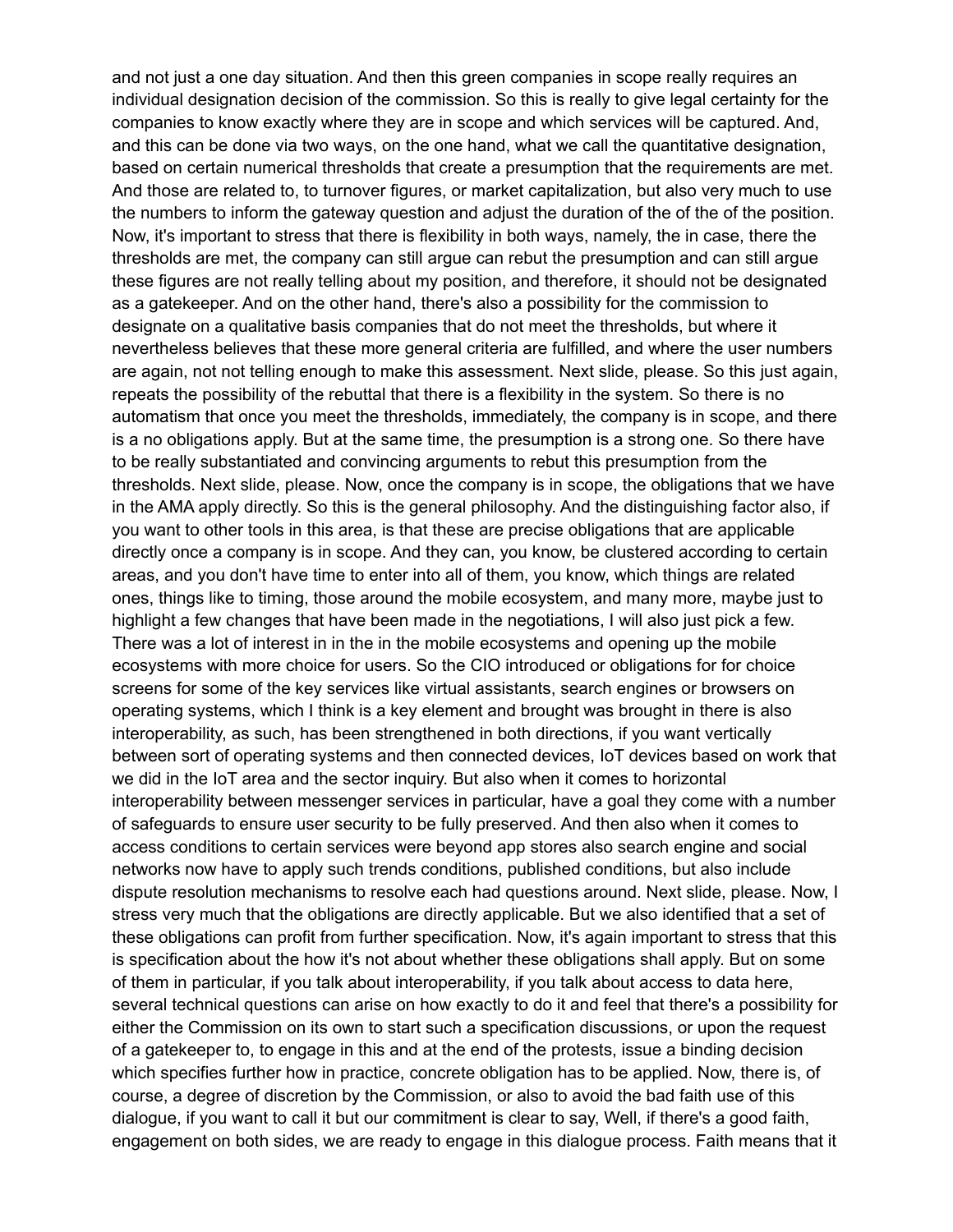always is on the gatekeeper to make a first attempt a good faith attempt to comply, and then we can look at it and further specify. Now, of course, also there has been introduced possibilities to reopen these type of decisions in case they did not lead to the desired outcomes. Next slide, please. Then, there's also the possibility of market investigations. So where the commission more in depth looks into into certain questions. One is the qualitative resignation, I already mentioned. The other one cases of systemic non compliance, which opens up possibilities to impose further remedies and further solutions, and then also a very important element to ensure the future proofing. In particular, the commission is identifying new practices which are very close to the ones we already have. But where new developments require certain amendments to still achieve the objectives of these obligations, then there is a very specified a possibility for the commission to expand or adapt the obligations to such technical or business development. Now, there's also a enforcement toolbox, we have an effective investigation toolbox, which but at the same time also guarantees the rights to be heard of all the effective companies, because it may lead to sanctions for breaches of any of the applications on the one hand, leading to fines which can go up to 10% over one by turnover and 20% in case of repeated infringement, and in case of a systemic systematic non compliance. There's also the possibility to open up the toolbox for further remedies to address non compliance including behavioral and structural solutions. And this also includes a possible time limited and targeted ban on acquisitions. But it is very important to stress that all of these measures are under a clear requirement of proportionality, that other means that are less intrusive cannot achieve the same out comm and therefore will be very carefully used by the Commission obviously. Last but not least, to stress that the Commission will indeed be the sole enforcer of a DMA to reap the advantages that in the start is to say at the beginning, that we have a horizontal rulebook for the whole you but also the implementation and interpretation of his rule is consistent because it's exclusively the information that is enforcing and interpreting it with some help in terms of pre investigations at national level, but the ultimate decision is at the commission. And also the consistency of competition law enforcement and national level is ensured with a cooperation mechanism that will make sure that this is not leading to inconsistent outcomes for companies that operate in the EU. I think that is essentially the last slide just a few words on on the next step. So when is the DMA coming into force? It will be formally adopted in September October of this year, and then applies with a six month delay, meaning margin APR, which starts first with the obligation to notify for gatekeepers within two months. And then after the designation. The obligations really kick in Six months after the designation decision. So this allows you also to see a bit less leeway. And we are in full implementation and preparation mode now. But I'm very happy to answer any further questions around the content and this run up of the process.

#### **Tim Lordan** 25:17

Michael, thank you so much. There was a there was a great detailed discussion about how this all works and the next steps and when it goes into effect. We're going to do some, just a little bit of q&a for right now, before we go to the next step in the program. If you have any questions for Gerard, Inga, and Michael, please feel free to put them in the q&a. As far as the first question goes, the question is like, is this detailed PowerPoint available? And we're going to work on see if we can get a public version of it after the event. So please stay tuned for that. I have another question from the Hill. Counsel on the House Judiciary antitrust subcommittee. For the speakers is from, can you explain how you believe the DMA will affect innovation, dynamism and small business participation in digital markets? And how do you respond to claims by large internet platforms that the GMA will harm innovation in the EU? So I guess that's for Inge, Gerrard, and Michael.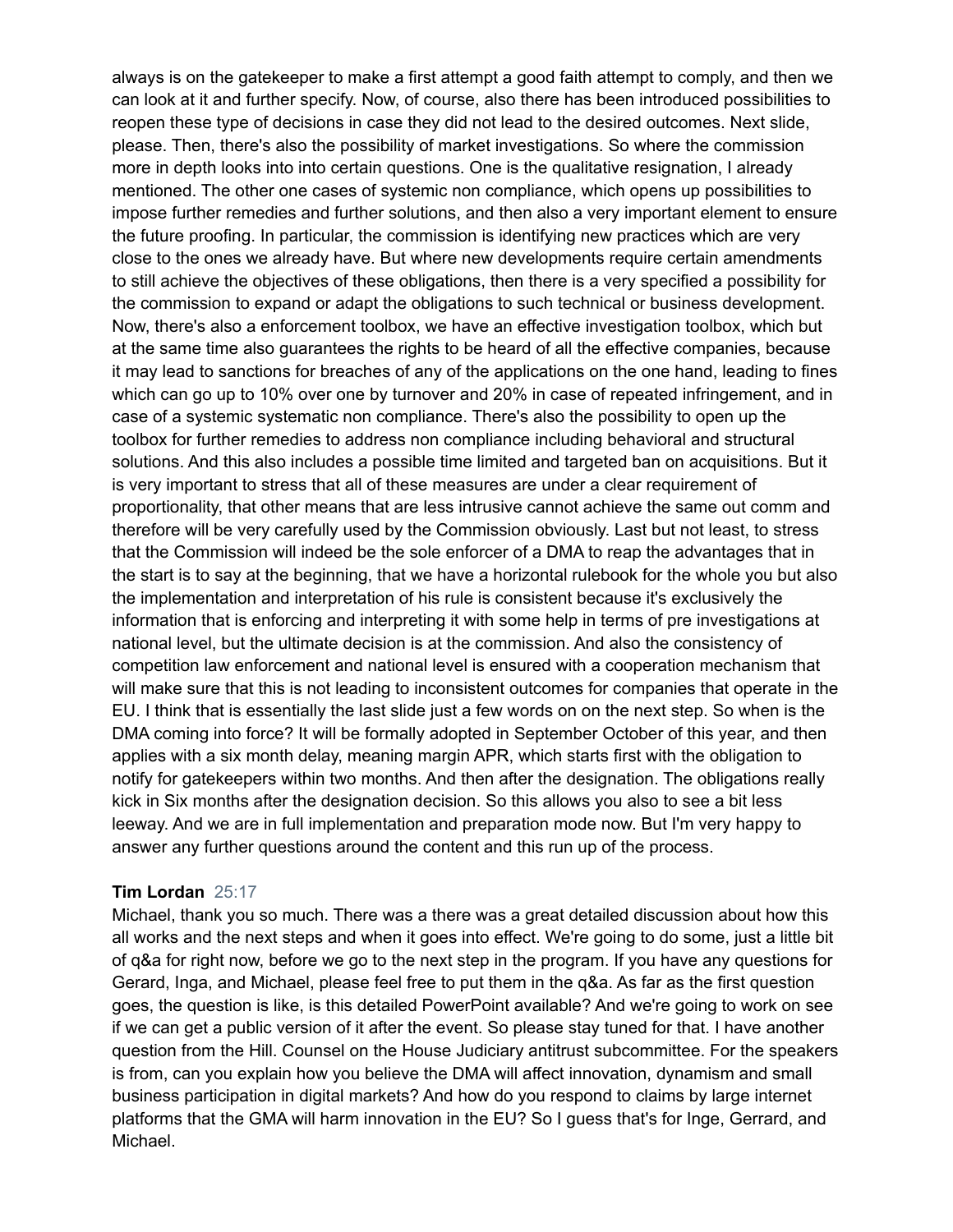## **Gerard de Graaf** 26:21

I can say a few. I mean, we, I think there is a truth is that whenever you have more competition, you see more dynamism, you see more innovation. And the DMA is a pro competition instrument. I mean, we are seeing some practices in the European Union that diminish quite significantly the contestability of the market. And if you remove those practices, you would see opportunities in scope for for much greater competition, it is also an asymmetrical instrument. So it doesn't affect in any way. It doesn't impose any obligations on small businesses on the country, small businesses will have new opportunities that will benefit from our treatment. So this argument, which of course, if you are a platform for big tech, you when you use any argument to try to point out that this is not welcome. But But the argument that is somehow will be I mean, reducing innovation and competitiveness in the European Union is is completely as the French would say I could tell a plaque so completely untrue.

## **Inge Bernaerts** 27:28

Maybe if I may just add on that the SCADA side indeed, we firmly believe that it's competitive markets, which ensure that it's the most innovative company bringing the best service at the best conditions against the market share. And that's what contestability is about, make sure that these chances are indeed preserved for innovation by all companies, not only the incumbents, but also new entrants. And I think we've been careful in designing the digital markets to make sure that we keep open for innovation, both incentives on the platforms on the largest digital players also to compete amongst each other, and enter into markets, which another platform might already have an established position, but also to allow for new entrants to come into the market. So both the intra platform competition and the within platform competition has clearly been kept in mind with the perspective of stimulating innovation from all sides.

## **Tim Lordan** 28:32

Okay, another question from Mark McCarthy at Georgetown University. Mark is wondering if XR is covered. And I believe XR is a combination of AR, VR, Virtual technologies. Michael, Michael, if you want to, I think,

## **Michael Koenig** 29:01

first of all, we we have to be clear that the definition of the different services is in large extent, technology neutral. So we're using terms like all online intermediation service. Services, which brings if you want supply and demand together on a platform, and no matter how this actually is done, technically, the same applies to if you want operating systems, where again, we don't make a distance whether this is an operating system on a device or on a mobile phone or on a on a smart TV or in a car. So I think we try to work as much as possible. There's notions which are more about the service and what a certain service does, rather than the technology that it uses to do so. And I think that the virtual assistants is also a good example. I mean, I think initially there was a discussion let's, let's include voice assistants, but it was already felt that this is a technological straightjacket, which is not compatible with this approach of, of really being technology neutral. So how the interaction is such an assistant is actually designed to be able to work with gestures, by support of more virtual technology that's in that sense rod manner. On the other hand, you know, there's no specific virtual reality or other application, which is specifically targeted. But as I said, we believe that with the notions that we have in shaping which services should be in scope, we are able to capture also technological developments that may then involve different technologies.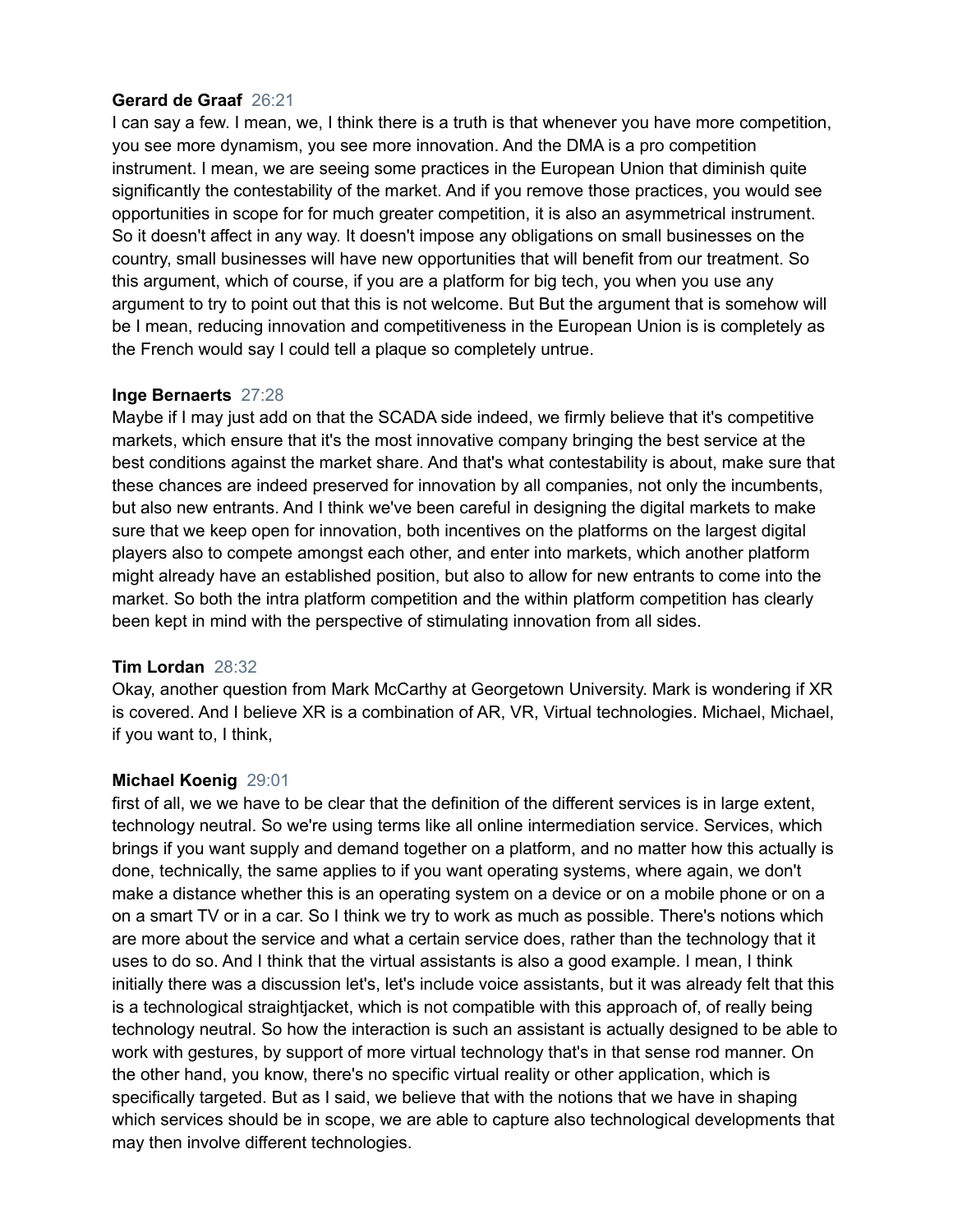#### **Tim Lordan** 30:49

Thanks for Thanks for that. It's interesting technology neutral. Let me just go to the next portion, the program, we wanted to have different perspectives from the US because there's a lot of legislation moving through the United States Congress, and we wanted up some perspectives on kind of how this how we could translate what's happening with the digital markets act in Europe and what what the companion pieces of legislation on the Hill look like. So we asked Sumit Sharma from Consumer Reports and Ashley Baker for over Committee for Justice, to join us to just provide some perspective and feedback on on this presentation. Ashley apparently just had was feeling ill this morning and just emailed us that she her voice was out, and so she won't be joining us. But Sumit is with us. Sumit, Can you provide some perspectives on this?

#### **Sumit Sharma** 31:36

So thanks. Thanks, Tim. And thanks for the invitation. It's a pleasure to speak with this audience. So in terms of I think I'm speaking to a US audience, most of them are probably aware of the of the two grills which to do similar things with DMA one is the American Innovation and Choice Online Act, S. 2992. And the other is the Open Up Markets Act, S.2710. And I think I would agree with Gerald here that we're not at loggerheads here, when it comes to some of these rules. You know, both these bills passed the with overwhelming bipartisan support, and the Senate Judiciary Committee. And I know the house versions as well of these bills, there was a letter of support by the DOJ or the belts, and we know the axelent office is also supportive. So I think there is momentum here in the US as well, to have similar rules to the DMA. And that's, those are the two things they're the next I would like to say there are similarities and how these, the DMA and the American Innovation Choice Online Act defined who's covered. But we have got platforms here as well. And it's based on similar criteria, focusing on companies who operate in the US based on the number of users in the US, which are online services, which reflects that, you know, these are companies which have an established base, but network effects, which is service, which is self reinforcing. Then the second bit is that we have a similar threshold, you know, a net sales or market capitalization threshold, which often reflects the fact that these companies operate across ecosystems. You know, the Google's the Facebook's, the Amazons, it captures the fact that they can leverage across different markets. And then finally, a market power type test in the US legislation is this criteria of critical trading partner for online platform to be covered platform, it also needs to be critical trading partner, I think this reflects the fact that in many cases, the largest the giant, the giant online platforms, effectively control the marketplaces or the appraisal sectors with conditions for these marketplaces. So it's a combination of all these three things, which are captured, I think, in both the DNA and the US version of these bills, which reflect these very complex sorts of the market problem. And you know, and then cover these different companies. I guess my job is only to go into detail of the of the American bills, but I'm happy to do that later offline and dusted. I'll just say a few words about the implementation of these bills. And so I think the commission has a lot of resources and I was 30 Commission's on take the lead here with the NRAS. In the US, it's going to be the FTC, the DOJ supported by state agencies, we definitely will need more, a lot more resources, to better resources equip these agencies to implement [inaudible], if it becomes it becomes law. And I think the DMA already has a lot of detail in it about what's covered what's not covered in some cases. And we're still in the bill in the US foresees that the FTC, FTC and DOJ will jointly come up with detailed guidelines in the year following the passage of the elephant becomes law. And during that chair, you know, the covered platforms and the DOJ can have a dialogue to come up with similar with withdrawals that are appropriate, more detailed rules, which are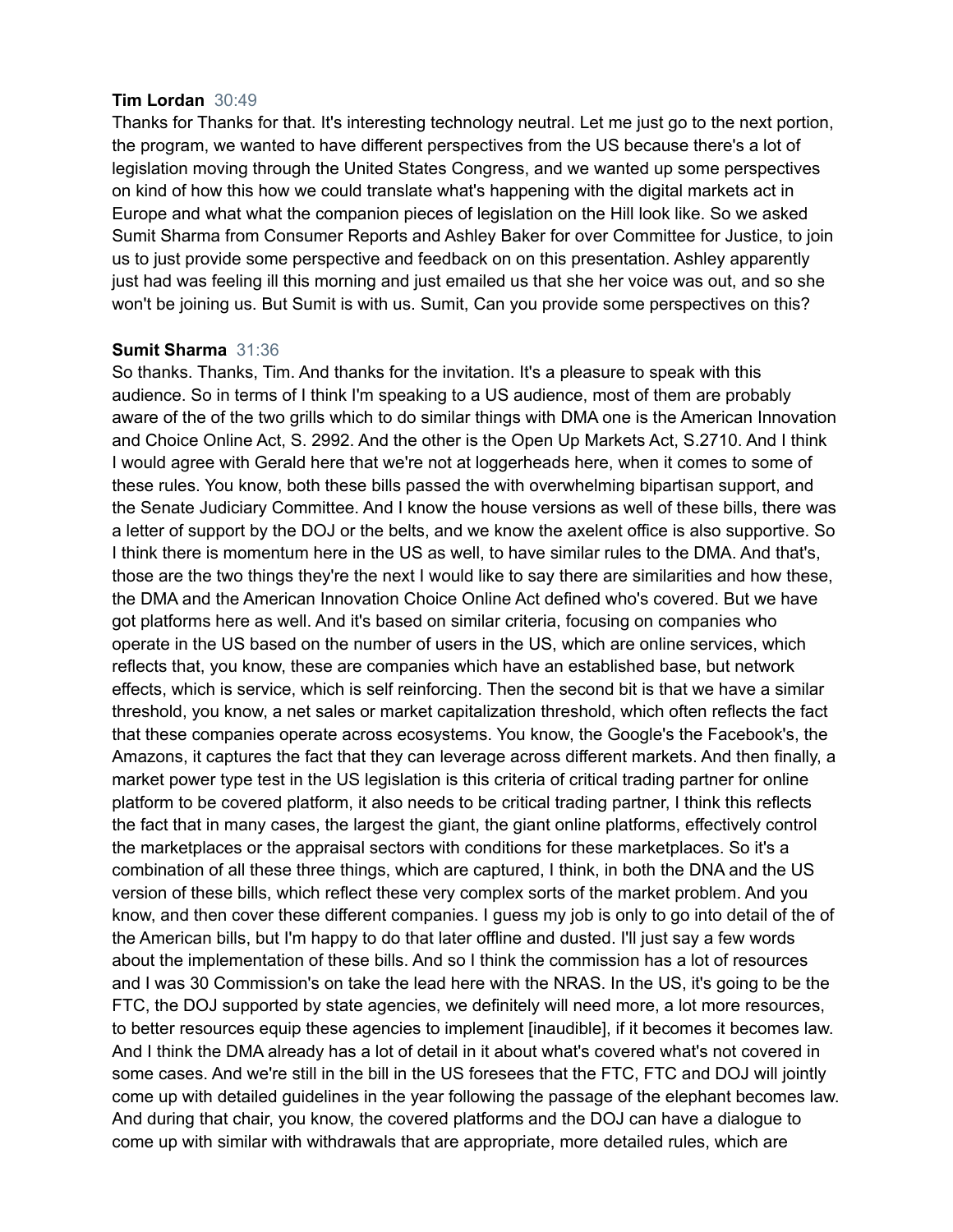appropriate. So you know, we have a similar waiting period. Yeah, before anything takes effect. That's fine. Just one final point, if I might add some differences in the details of what the DMA does and what the American Innovation Choice Online Act does, for example, in a messaging service is not explicitly covered here. In the act in the US, a pre installation is not done. It's just the ability is the ability to give users to easily change default, to understand the DMA actually says that if you can't pre install some services, that's not the case here with the US still. And finally, I guess there are some sort of business law restrictions and the the DMA when it comes to data use, right you have this concept of data silos, etc. Which is again, not there in in the US, Bill. So I think they also have differences in approach. And another interesting challenge will be coordination on some of these remedies when they're implemented. Thank you.

#### **Tim Lordan** 36:20

Thank you so much. That's great perspective. And again, I apologize. We just found out this morning that actually was, was feeling a little under the weather didn't have the voice to speak. So I don't want to speak for her. I'd like to share her perspective. But I am not prepared to do that. And I apologize. We have a few more questions, and I want to see if we can get to them. One is from Kelli Emmerich, who I believe is probably with me at that 1998 Congressional Internet Caucus EU Data Directive briefing on the Hill. She might Kelly asks, that Michael had mentioned that IoT devices in the context of vertical interoperability, can you can you expand on this point and explain where IoT will be included under the new regulation?

#### **Michael Koenig** 37:02

Yes, many thanks for the question. And I'm very happy to clarify. So we, this is based on at least the sector inquiry that, you know, competition was run around IoT devices were some of the issues that we already addressed to a certain extent in the DMA proposal that have been underlined, and therefore, this was strengthened. what is meant here is that in this IoT area, it's typically in relation to operating system of devices, where in order to interact, there needs to be, you know, a connection or interoperability, which both relates to software, but also hardware features. So if devices like, you know, wearables, or you know, smart home devices, wanting to connect with certain mobile devices, and smartphones, etc, I mean, they honor the DMA have to have the same access to the same technological features and performance of the operating system. And this device, as the, the gatekeeper offers to its own services to its own IoT and wearable and connected services. So again, this is if you want a kind of a non discrimination rule, in the sense that it imposes a sort of an equal treatment of third party providers have such connected devices compared to such connective devices that are offered by the by the gatekeeper in connection with its operating system and system as well. And I think this relates directly to the question of innovation, it is precisely to allow, you know, alternative providers off such such devices to profit from, from opportunities in this context.

#### **Tim Lordan** 39:02

Then thank you, Michael. That's great. Let me let me ask you, let me ask another question that that's come up with the current question answer is from cage valley from actually Europe, or the capacity constraints of ad employees still envisaged for the designation specification process, if so, has been a thinking regarding whether to designate all core platform services from a gatekeeper from the start, or perhaps focus on the most significant platform services. And she gives an example of Google's search service, but maybe not Microsoft's search service.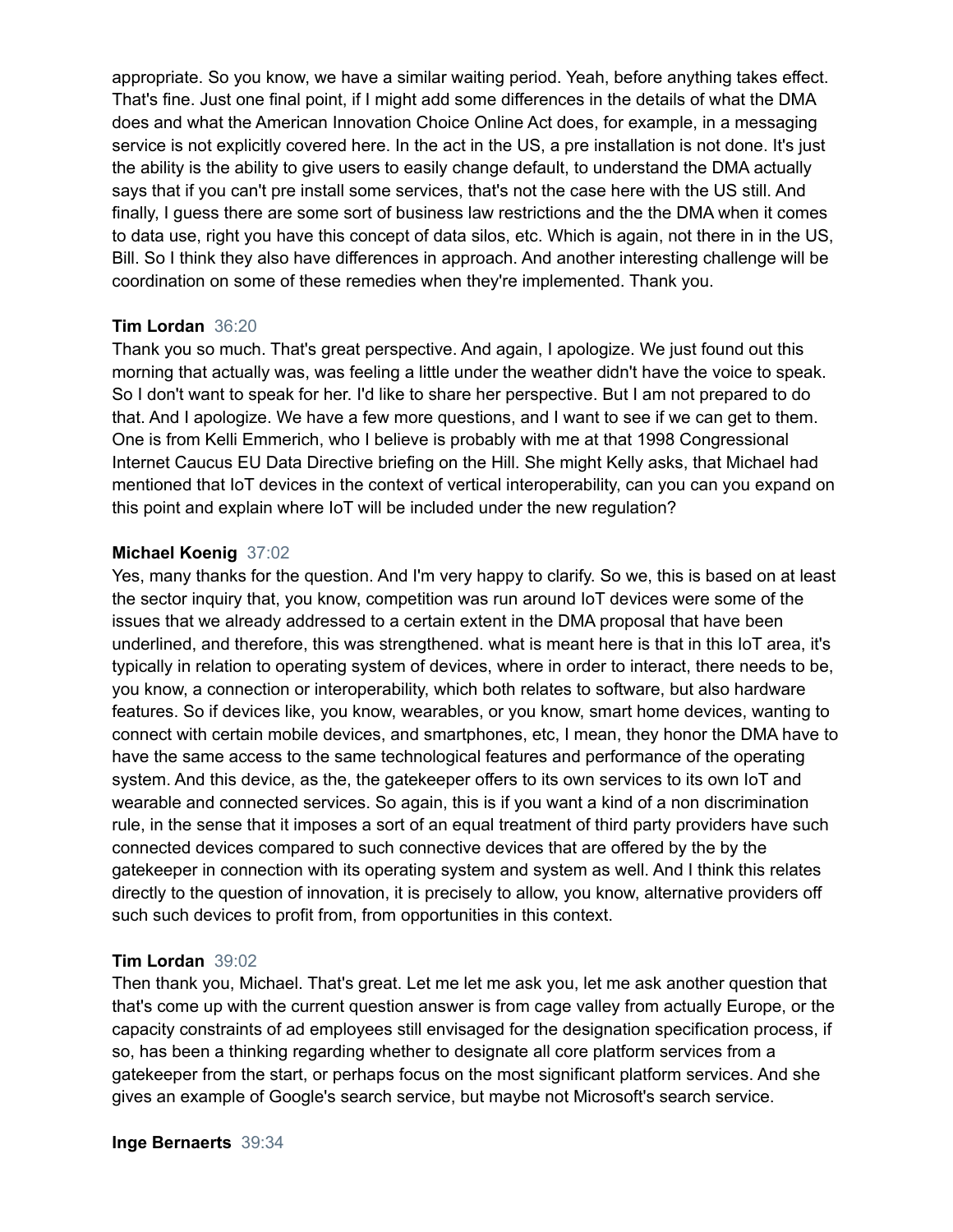Maybe I can take this one, of course, from from the Commission's perspective, will will staff and the enforcement of the digital markets act as needed. But that's also the reason why when it comes to the designation that the question is about specifically, we believe that the criteria which are set out in the digital markets act will not necessarily require very detailed investigations. to come to the designation decision in itself, that's also why we believe the 45 working days deadline to do so, is is manageable. That's of course to say for those core platform services that meet the thresholds and where there is not a credible rebuttal that is handed in. But again, they're the mechanics as we have explained that are such that if there are more doubtful cases, that there is also a longer time period. And which will then also means that that designation will happen, the later point that I'd like to make with regard to the resources and those at people which have been foreseen right now as an indication of how many people will be there to enforce the DMA that concerns of course, the public enforcement by the commission. But it's important to underline that this is a piece of legislation, which in Europe also gives direct rights to private undertakings to the extent that there are obligations on the gatekeepers. So with private undertakings, those private undertakings can also enforce those rights directly in the courts and tribunals of our member states. If there is, for example, the most favored nation clause, which is prohibited by the DMA, then a national court can also declare such a close void. And that can also be injunction decisions which are sought for through private enforcement in those courts and tribunals. So I think it's important to think about the double angle of public enforcement that will of course, we think, the the key enforcement angle, but to also be aware that it will be private enforcement around the digital markets acts across Europe as well.

#### **Tim Lordan** 41:41

Great, great, thank you for answering that. I have a follow up question about gatekeepers from Bob Cohen, how are you going to select gatekeepers? But for instance, would a US CSP be able to be a gatekeeper if it had had ties with a European entity like France Telecom?

#### **Gerard de Graaf** 42:02

Well, maybe to clarify, first we are not going to select gatekeepers, I mean, the gatekeepers are under an obligation to give us information through the reporting initially by means of which then they can be designated as gatekeepers. So the initiative has to be lies squarely with the with the would be are the likely gatekeepers and so they will have to inform us what on the basis of their information that they have, which of their services, our core platform services and meet the requirements also the numerical numerical requirements of for being designated as a gatekeeper I mean, what we would of course expect is that, particularly big platforms would identify core platform services, where they believe that they are a gatekeeper, they might also argue that in some cases, even though the core platform service is a service that they provide, they might consider that they do not meet say, for example, the numerical criteria and then I mean, obviously, the Commission will look very carefully into into this and take all of these into account with during the designation process, but the important thing is we do not select we designate but on the basis of the information that the gatekeeper will make available, say in a very early stage of the entry into force. The point about I mean, as I said earlier, it doesn't really matter where you are headquartered, what country you are from, what is your ownership structure, as long as you provide services, core platform services into the European Union and you meet the criteria set out in the Digital Markets Act, I mean, you can and you will likely be designated and so if like Amazon is co-owned by France Telecom for like 50% obviously Amazon Marketplace with with kind of co-owned by France Telecom will be designated as a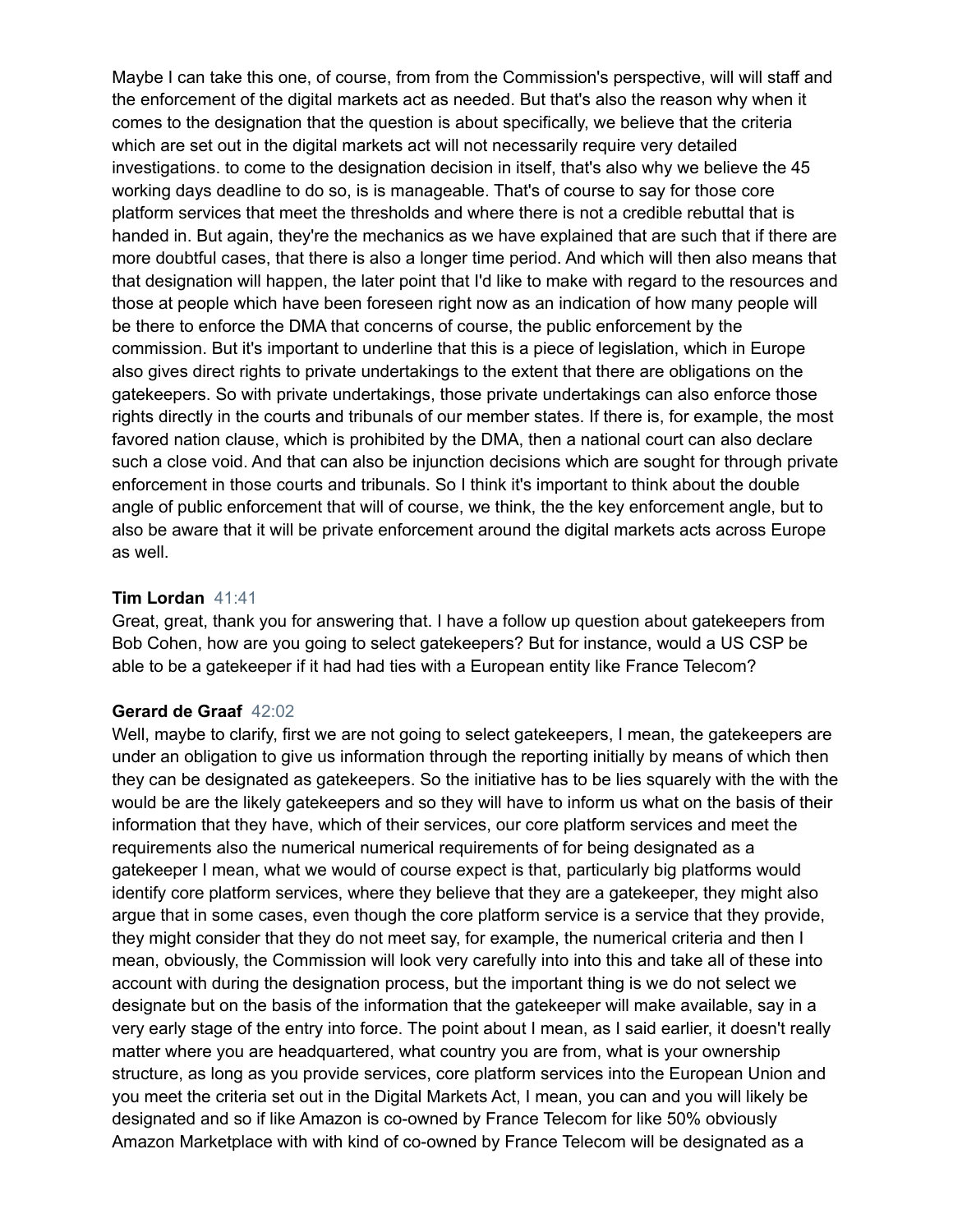core platform service and then therefore will have to comply with the obligations in the in the DMA. So ownership doesn't doesn't matter. You have to kind of be active, you have to provide your services within the European Union and then meet meet two criteria. So ownership is irrelevant.

## **Tim Lordan** 44:17

Thank you, Gerard. I'm getting so many questions also getting questions from emails. There's one question. I think you're maybe Sumit can weigh in on this one and follow up with them. Inge. Inge had mentioned that the one of the things that this legislation does and the regulation does is give the Commission this speed to which to bring cases and address market competition concerns. I get that much, much faster than it normally would. And we know that sometimes antitrust in the United States can move at a glacial pace. Sumit Do you think that any legislation on the Hill would increase the speed and the rapidity with which the government can address competitive concerns. Is that part of what the package of different bills on the Hill seeks to do?

## **Sumit Sharma** 45:08

Yes, I think that's that's definitely the idea. And it's the speed is the fact that there's going to be a pro competitive intervention, which actually allows others to enter and compete as opposed to coming in after the fact where potential competition has already gone away. So yeah, yes, I would agree with that.

## **Tim Lordan** 45:27

And then I have I know it's getting late in Europe. I just have one last question from Hill staff. I think they're asking in the US. large, large online platforms claim that the legislation like the DMA here in the United States would harm privacy and cybersecurity. So we hear that a lot, or that it would destroy products like the iPhone and other products that are put out by large platforms? Did they're asking me if the platform's made these claims to the European Commission? And how did the European Commission respond to those concerns? So I brought that up to Inge, Michael, or Gerard.

## **Inge Bernaerts** 46:07

Of course, when, when it comes to data protection, we have in the EU quite the modeling legislation as well around privacy and data protection. And the digital markets Act makes that clear that of course, compliance with the digital markets act must be done in a manner which is also compliant with those data protection rules. On the cybersecurity issues, those are indeed, arguments which have been made in the process of the design and the negotiation of the digital markets. And the DMA facies possibilities, of course, to indicate why certain features are unnecessary in order to preserve the cyber security of the user. But I think there is a fundamental underlying assault, that it's really about enabling the consumer to make sure that it takes the necessary protection and and for public authorities there to play their role and that it's not for the platform's to make those decisions about what type of risks is acceptable on behalf of the consumer. So the logic and the DMA is very much about enabling the consumer to make choices also when it comes to security. And of course, it is possible for the for the platforms to protect the integrity and the security of their own operating systems, for example. So there are safeguards in the digital market act that allow for those.

# **Tim Lordan** 47:38